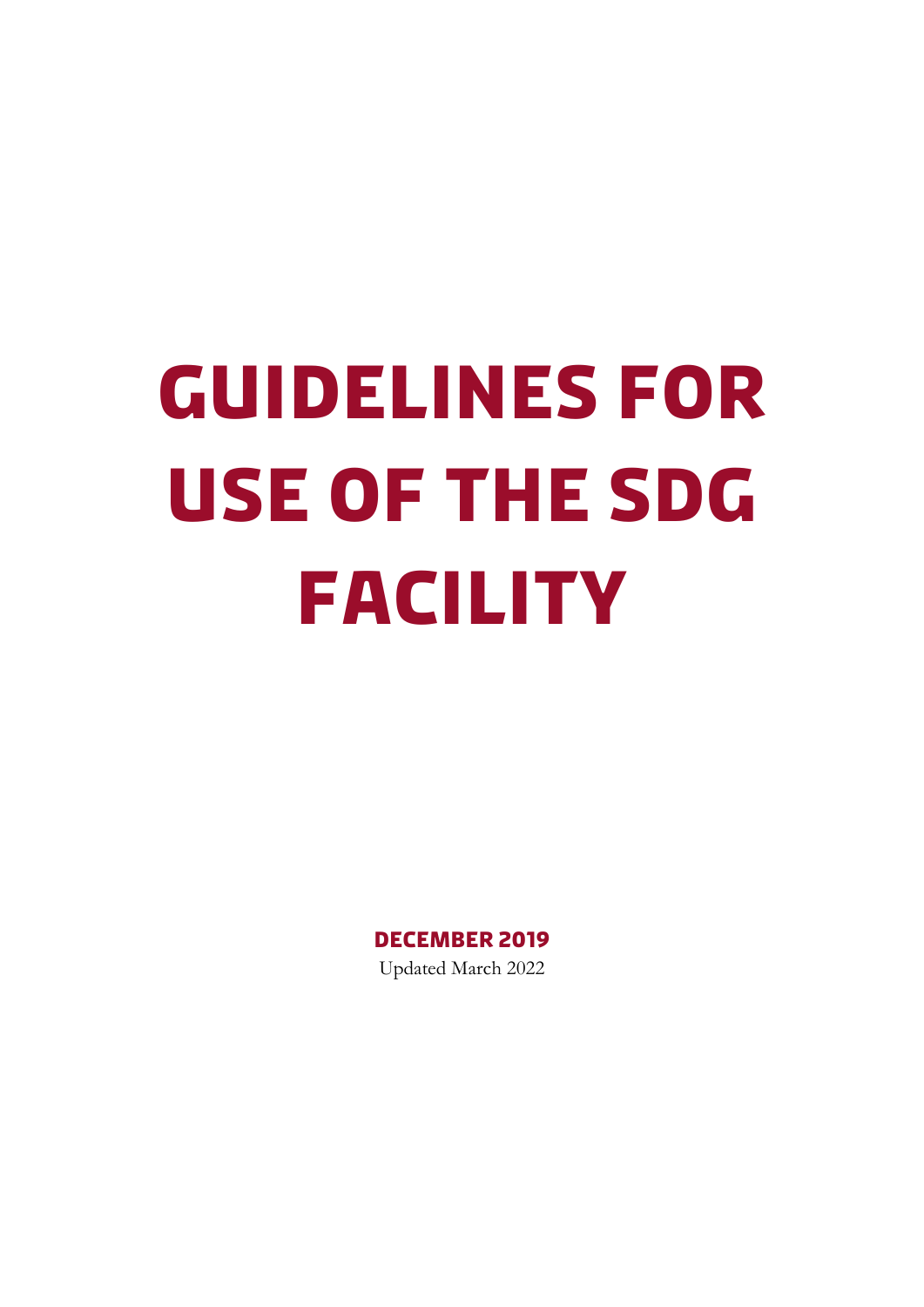## Table of Contents

<span id="page-1-0"></span>The Guidelines for use of the SDG facility is based on the Guidelines for (November 2020). Any changes made to these guidelines may result in revised versions of the Guidelines for use of the SDG facility. For the latest version please visit amg.um.dk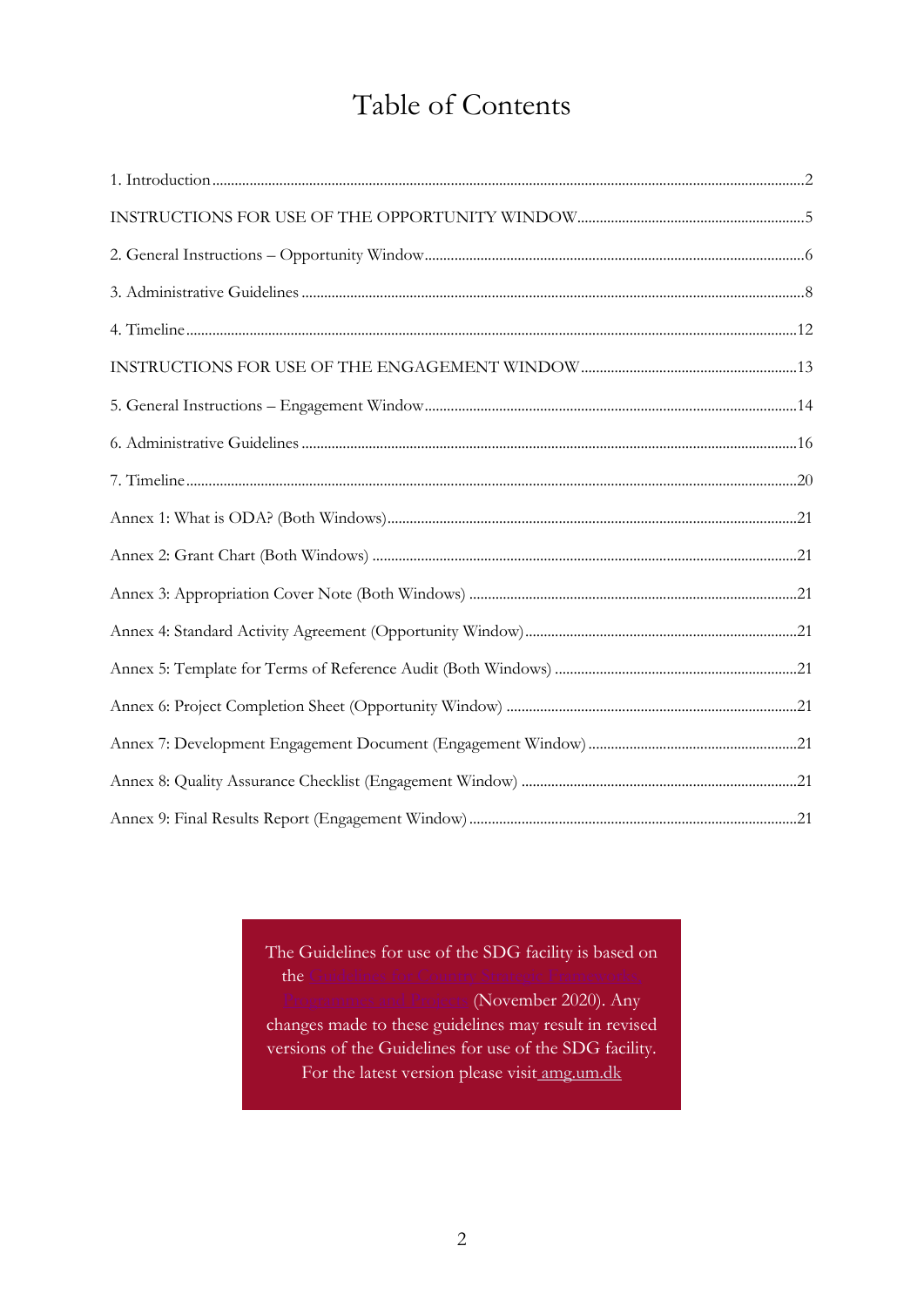## **1. Introduction**

In transition and growth economies, including countries that are no longer priority countries for Danish international development assistance or, where development programmes are currently being phased out, Denmark has a unique opportunity to support strategically important development activities. Therefore, a 'Sustainable Development Goals Facility' has been established to enable selected embassies to respond to opportunities that might arise in cooperation with civil society, public authorities, private sector representatives and social partners.

The SDG facility distributes funding through two windows:

- The opportunity window, for smaller activities with a maximum budget of DKK 500.000 and a maximum time frame of 12 months, including administrative closure. Funding through this window covers a wide range of projects (seminars, workshops, trainings, travel expenses, cultural events, etc.) that may focus on any of the 17 SDGs. The yearly commitment frame for each embassy is determined by APD and will be based on the budget allocated to the facility in the Danish Finance Act. At least 50 % of the total commitment amount under the opportunity window must go towards projects with a green focus.
- The engagement window, for activities with a minimum budget of DKK 500.000, a maximum budget of DKK 5 million and a recommended time frame of no more than 2 years, including administrative closure. Funding through this window covers activities with a strategic focus on SDGs prioritised for transition and growth economies in Denmark's current strategy for development cooperation 'The World We Share'. Each involved embassy can apply for a yearly commitment frame of maximum DKK 5 million for the engagement window. It is recommended that around 50% of the total commitment amount under the engagement window should go towards projects with a green focus

The SDG-facility is financed via finance act account §06.38.02.18, which describes the overall purpose and legal-basis for the SDG-facility. Embassies are to manage their frame under the SDG facility through the quarterly adjustments of finance act frames for development assistance coordinated by APD. Commitments are to be entered in quarter 1, 2 or 3. Commitments can be entered in quarter 4 if approved by APD on a case-bycase basis.

The APD Finance Act Team will assist embassies with any questions regarding allocation and management of frames.

## **1.2 Objective**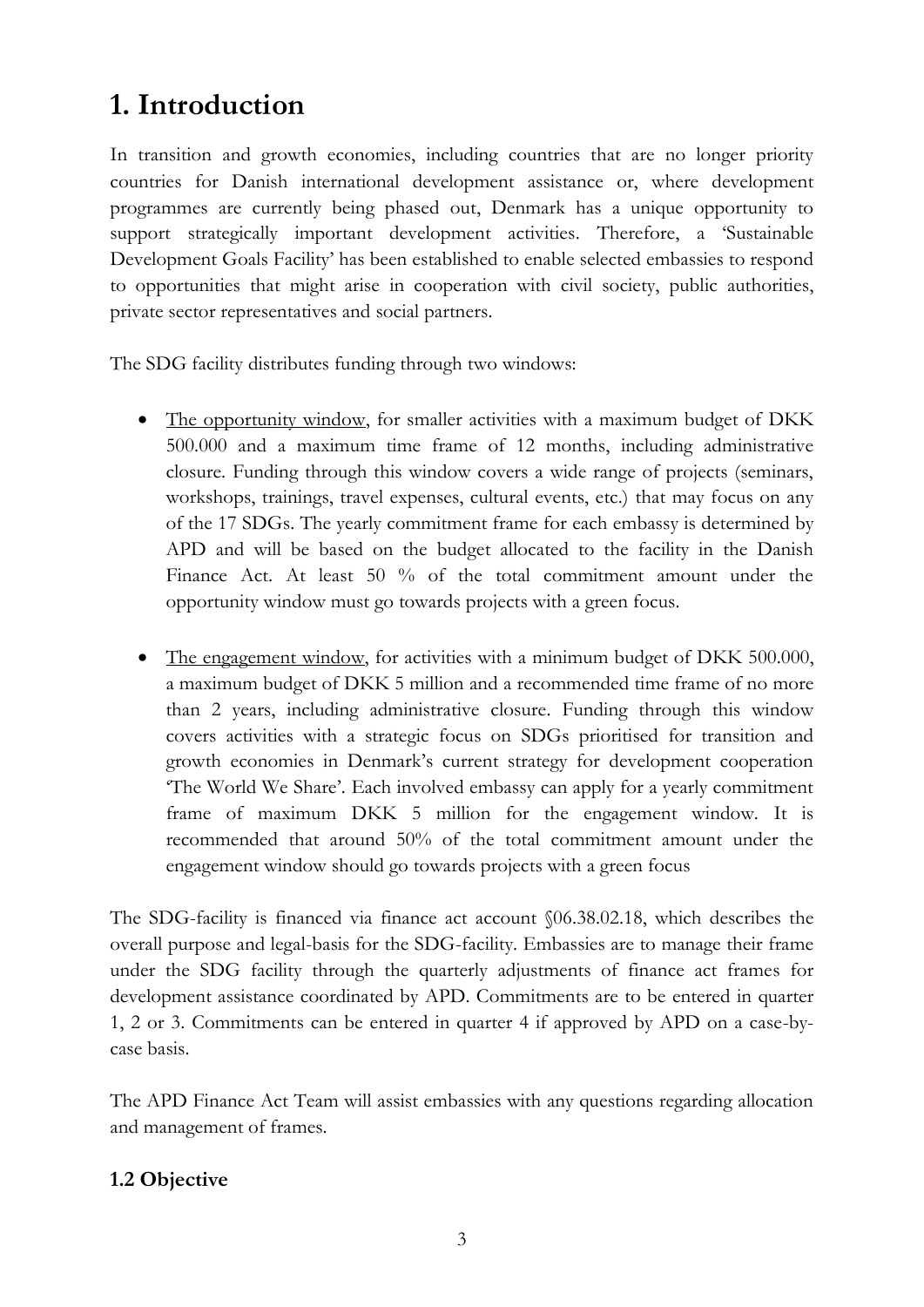The SDG facility is intended as a flexible instrument, allowing embassies to respond to opportunities by supporting clearly defined, strategically important development initiatives in the host country. Importantly, only activities eligible for registration as ODA can be supported (see Annex 1). This means that any supported activity must have, as its main objective, the promotion of economic and social development of the population in the host country.

The SDG facility is designed and intended for one-off engagements - not for projects requiring continuous follow up and monitoring. It is therefore recommended that embassies avoid initiating projects with partners that have already been responsible for implementing previous, similar projects. Should the embassy find it necessary to cooperate with the same implementing partner on similar projects more than once, arguments for this should be presented in the relevant project documentation.

## **1.3 General authority**

The Head of the Embassy is the overall responsible for the effective and appropriate use of funds under the SDG facility. It is the embassies' responsibility to ensure a timely and well-documented administrative registration, implementation and closure of all projects within the stipulated time frame.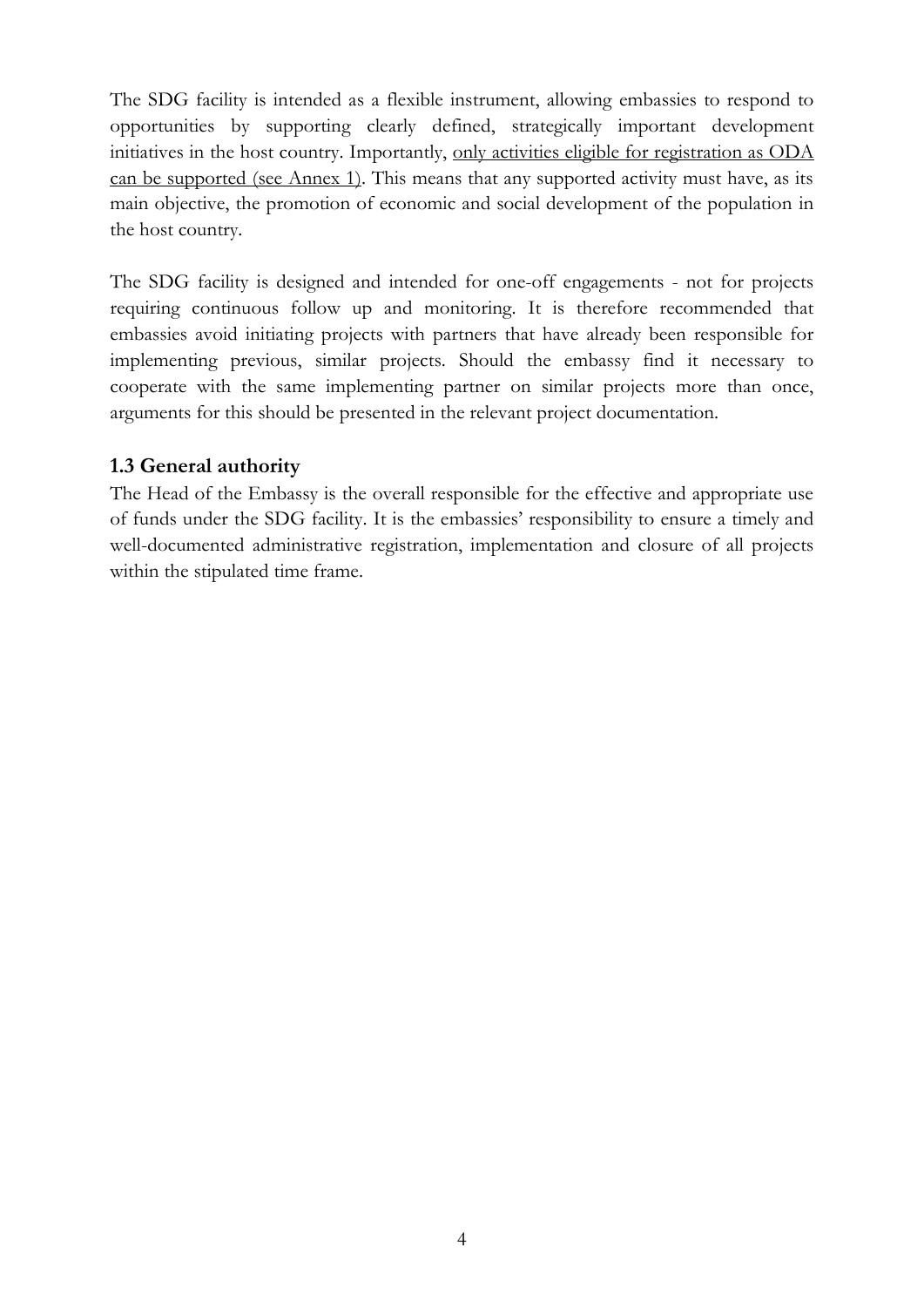# <span id="page-4-0"></span>**INSTRUCTIONS FOR USE OF THE OPPORTUNITY WINDOW**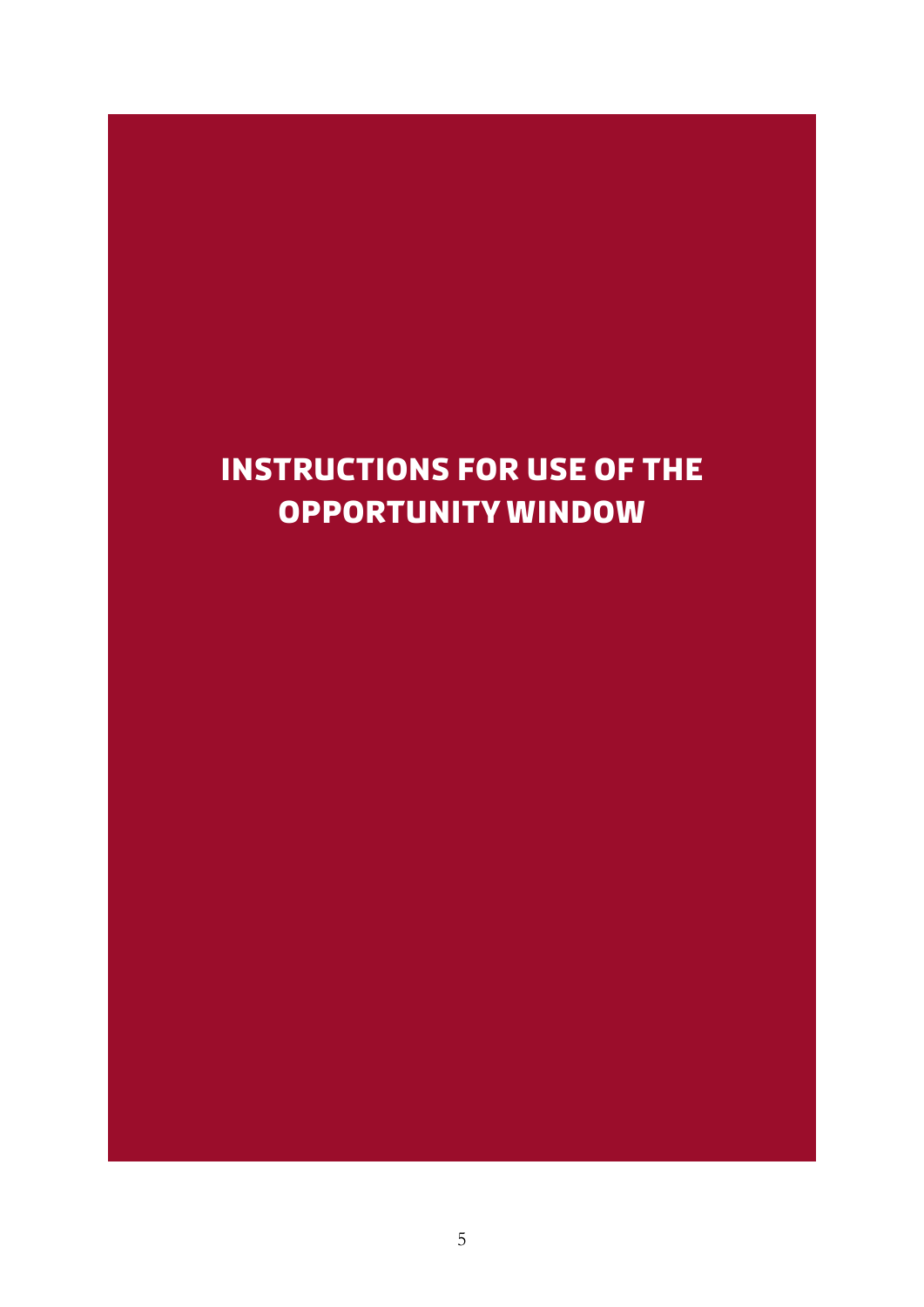## <span id="page-5-0"></span>**2. General Instructions – Opportunity Window**

## **2.1 Budget allocations**

At the beginning of each year, eligible embassies will be allocated a commitment frame for the opportunity window depending on the annual budget allocated to the SDG facility in the Danish Finance Act. Embassies manage their allocated frame through the quarterly adjustments of the finance act frame for development assistance coordinated by APD.

Commitments are to be entered in quarter 1, 2 or 3. Commitments can be entered in quarter 4 if approved by APD on a case-by-case basis.

## **2.2 Eligibility**

Eligible embassies with access to funds through the opportunity window are at present Danish embassies in Accra, Hanoi, Jakarta, Islamabad, New Delhi, Beijing<sup>1</sup>, Pretoria, Cairo, Mexico City, Abuja and Brasilia.

## **2.3 Grant - size, duration and quantity**

Grants must be in DKK and each grant can have a maximum value of DKK 500.000.

Funding through the opportunity window is intended for short term, specific interventions. It is recommended that the activity period of any project do not extend beyond 6 months. All activities must be concluded within 1 year after signing of the activity agreement, including administrative closure (see section 3.8).

Each embassy is allowed to have a maximum of 6 grants open at the same time under both windows combined. At the end of the year, a maximum of 3 *opportunity grants* can be open.

Embassies are required to maintain a Grant Chart - indicating open projects and a clear timeframe for their 'life span" and closure (see Annex 2). The Grant Chart should be included by the responsible desk officer when a new grant is presented to management for approval. The Grant Chart should also be attached to the commitment documentation when the activity is registered in FMI.

## **2.4 Types of activities**

1

All activities supported with funds from the opportunity window must be eligible for registration as ODA. This means that any supported activity must have, as its main objective, the promotion of economic and social development of the population in the host country. At least half of all commitments under the opportunity window (defined as

<sup>1</sup> Beijing, although eligible for funding under the opportunity window, will not have any new projects in 2022.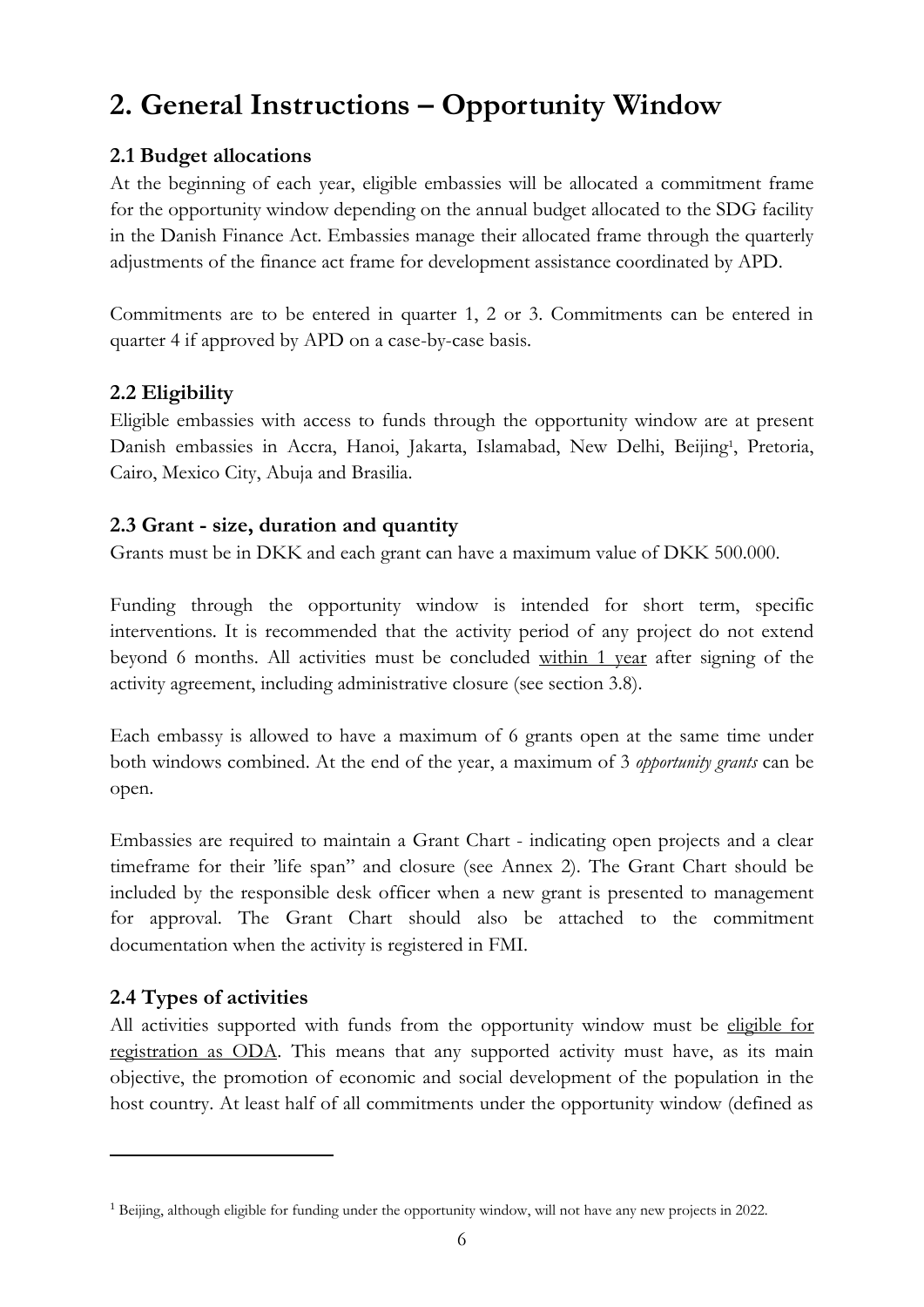a share of the sum of all commitment amounts) must go towards green initiatives. Types of activities that can be supported include:

- Assist local partners in organisation of workshops, trainings, seminars, conferences, studies and cultural events. This can be done to strengthen the profile of particular priorities of Danish development cooperation and could contribute to widening the embassy's network and connections to the local resource base. Moreover, it could be used to engage on particular development themes important for Denmark.
- Travel expenses (economy class) for local partners (government officials/civil servants/civil society representatives) for participation in strategically important local/international meetings.

## **2.5 Partners/beneficiaries**

With priority given to locally anchored partners, embassies can enter into agreements on activities with the following partners:

- **National authorities**, e.g. authorities of national and local governments, as well as semi-governmental bodies, (public universities, public research institutes, public utilities etc.);
- **Local non-profit civil society organisations**, e.g. NGOs, associations, research institutes, foundations, etc. The organisation must be rooted in the host country, i.e. its registered office and activities are in the country. As a general rule, in order to be eligible for support, the organisation should have been in existence for at least one year, articles of association must have been drawn up for the organisation, and its accounts be subject to audit;
- **International organisations,** e.g. international and multilateral development organisations. Projects may also support organisations that are part of an international alliance provided that the organisation is rooted in the country concerned - for example by having its own board;
- **Danish authorities**, e.g. governmental institutions, including ministries and governmental agencies and semi-governmental bodies (public universities, public health sector institutions, public research institutes, etc.);
- **Local representations of Danish NGOs and Danish civil society organisations**, e.g. associations, research institutes, foundations, etc.

The following partners are **not eligible** for support: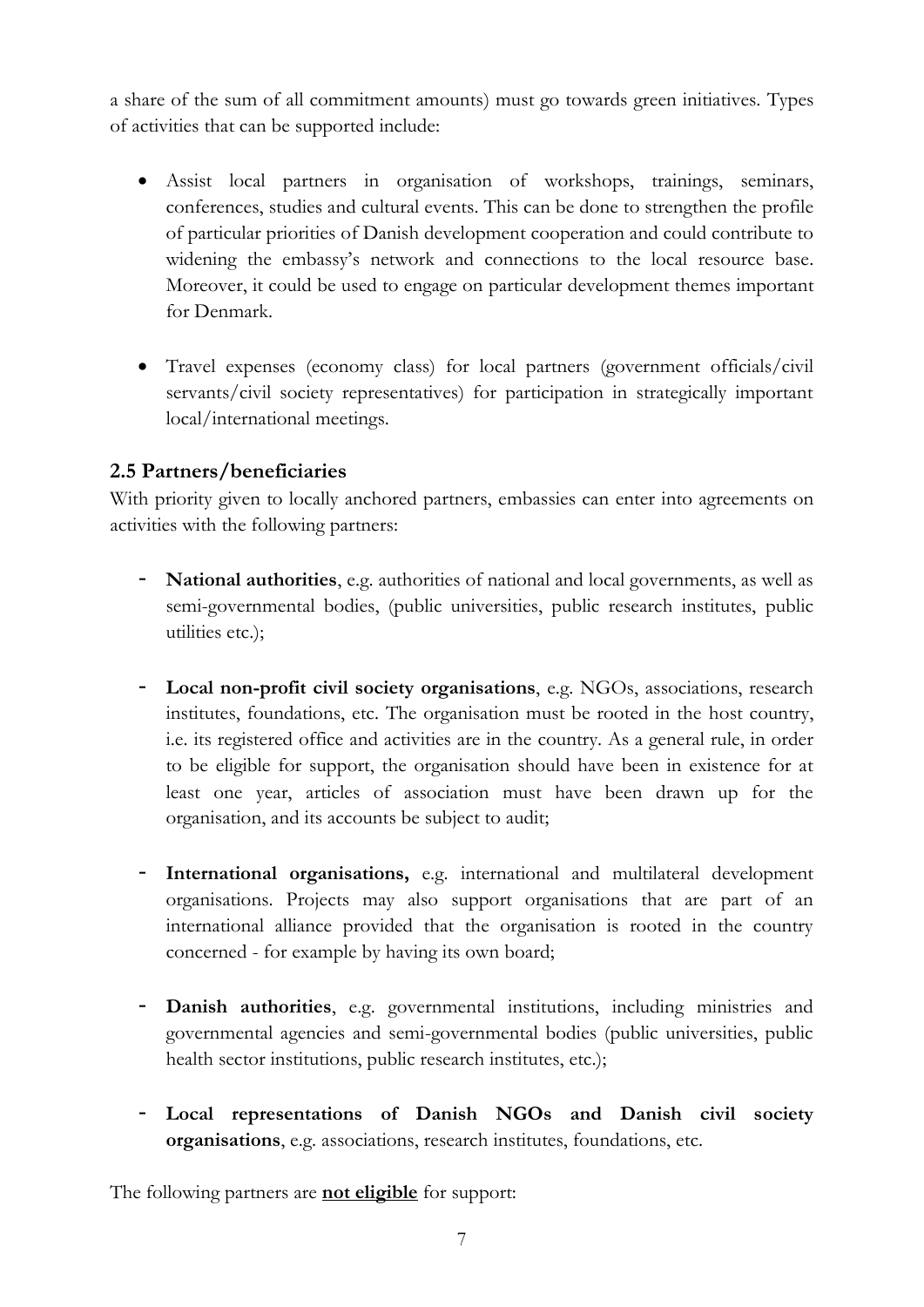- Private companies and individuals.

## **2.6 General monitoring**

It is the embassies' responsibility to ensure proper management of their activities including disbursements and that accounts are received and processed timely.

## <span id="page-7-0"></span>**3. Administrative Guidelines**

## **3.1 Appropriation and agreement**

Before entering into an agreement with a partner, an Appropriation Cover Note (see Annex 3) must be approved by the Head of the Embassy. The format for the Appropriation Cover Note can be found under the [Guidelines for Country Strategic](https://amg.um.dk/bilateral-cooperation/guidelines-for-country-strategic-frameworks-programmes-and-projects)  [Frameworks Programmes and Projects.](https://amg.um.dk/bilateral-cooperation/guidelines-for-country-strategic-frameworks-programmes-and-projects)

Final approval of the Appropriation Cover Note must take place in an F2 approval flow from the responsible desk officer to the Head of the Embassy. The precondition for creating a grant in PMI is that a final PDF of the approved Appropriation Cover Note is uploaded under documents in PMI.

A more detailed description of projects supported through the opportunity window is part of the Standard Activity Agreement with implementing partners. This agreement presents the conditions for support as well as the rationale behind the project activities. A template version of the Standard Activity Agreement is attached as an annex to this guide (see Annex 4).

The Standard Activity Agreement must be signed by the Head of the Embassy and the implementing partner.

All relevant communication and documentation must be filed by the embassies in F2 and relevant documents should be uploaded in PMI.

## **3.2 Justification for choice of partner**

Projects initiated under the opportunity window will often involve a direct selection of grantee based on clearly defined proposals by potential partners. Direct selection or selection from a limited pool of potential grantees requires justification as it risks violating principles of equality and transparency<sup>2</sup>.

It is the responsibility of the embassy to provide sound justification for their choice of partner. When appropriate, embassies must complete a limited, restricted or open call for

1

<sup>2</sup> Vejledning om effektiv tilskudsforvaltning - marts 2016, page 3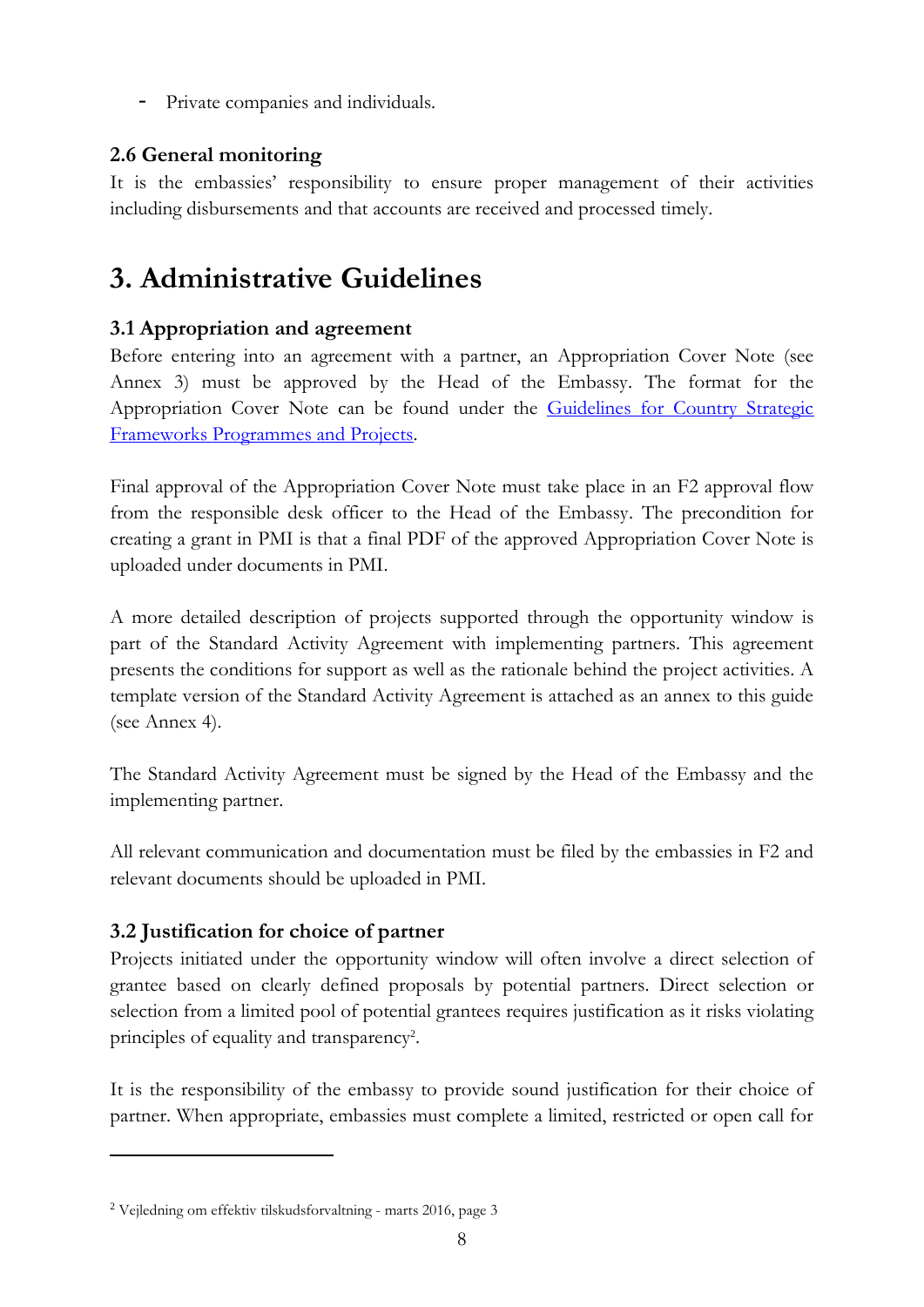proposals. Upon request, FRU can provide an overview of processes by which grantees may be selected, including a list of factors that can influence the decision to limit the pool of potential grantees.

Justification for choice of partner is documented in the Appropriation Cover Note (see Annex 3).

## **3.3 Registration in FMI**

Each embassy is responsible for registering their engagements in FMI. This includes undertaking the following steps:

- creation of commitment and disbursement budget
- linking the budget in FMI to the grant in PMI
- registration of commitment (based on the activity agreement)
- creating the partner as a creditor (and as organisation in case of advance payments)
- creating a new job ID

More information about FMI can be found in the [FMI Guides.](https://umbrella/Services/Development_Cooperation/FMI_Guides/Pages/default.aspx)

## **3.4 Disbursement in FMI**

Disbursements are initiated as bank transfers (central payments) in FMI based on an invoice from the partner organisation. In case of advance payments, disbursements should follow a written request from the implementing partner. For all disbursements, the implementing partner must return a letter or email acknowledging receipt of funds.

As a general rule, the partner organisation should be reimbursed based on documented expenses after the activity has taken place (see more in the section below about accounting). However, embassies can make an advance payment of up to 60% of the total commitment.

For projects where partners are reimbursed based on documented expenses, payments must be registered using standard specification 33. For projects where payments are made in advance, payments must be registered using standard specification 62. Any balance at the end of a project will be covered after the receipt and approval of an audited financial statement, also using standard specification 62.

## **3.5 Accounting**

A final statement of accounts shall be submitted no later than 3 months after the end of the activity period. As stated in section 2.3, all activities must be concluded (accounts received and finalised in GRAM) within 1 year from signing of the activity agreement.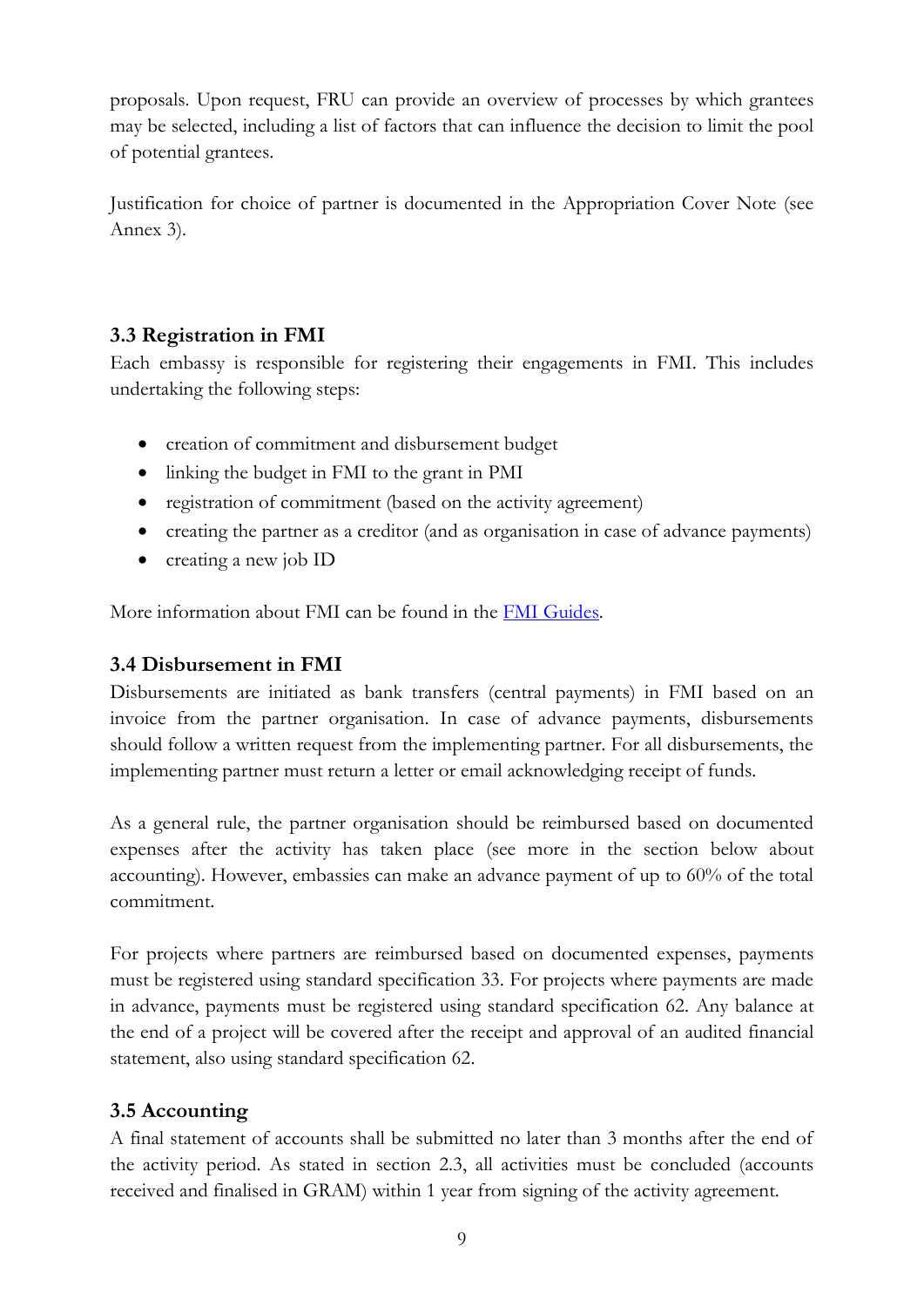Statement of accounts shall be drawn up to the same level of detail as is done in the budget (reflecting any agreed changes made). The statements shall clearly state the disbursements made by the embassy as well as any outstanding balance at the time of reporting. The statements shall be signed by the responsible authority.

## **3.6 Auditing**

For all projects under the opportunity window the responsible embassy must ensure that a financial audit and a compliance audit is conducted by an external auditor or audit company. Audits shall be performed in accordance with MFA requirements by following the standard Terms of Reference as set out in Annex 5 3 .

All expenses related to audits must be covered within the agreed upon budget.

The audit report, including a management letter, must be submitted no later than 3 months after the end of the activity period. For more details on the MFA's auditing requirements, see [Financial Management Guidelines 2019.](https://amg.um.dk/bilateral-cooperation/financial-management)

## **3.7 Agreement**

A Standard Activity Agreement for projects under the opportunity window is set out in Annex 4. When signed by the Head of the Embassy and the implementing partner, this document presents the conditions for support as well as the rationale behind the activity.

The MFA's standard clauses including the anti-corruption clause, the child labour clause and the prevention of sexual exploitation, abuse and harassment clause must be part of all agreements with implementing partners.

## **3.8 Completion**

1

The partner organisation has fulfilled its obligations when a signed and audited financial statement and a narrative results report have been received and approved by the embassy.

In order to finalise the grant administratively, it is the responsibility of the embassy to:

- Make sure that there are no outstanding payments
- Register accounts received and finalised in GRAM
- Ensure that accounts are approved in GRAM by the responsible CFO

<sup>&</sup>lt;sup>3</sup> The template must be edited to reflect the terms and conditions for the audit required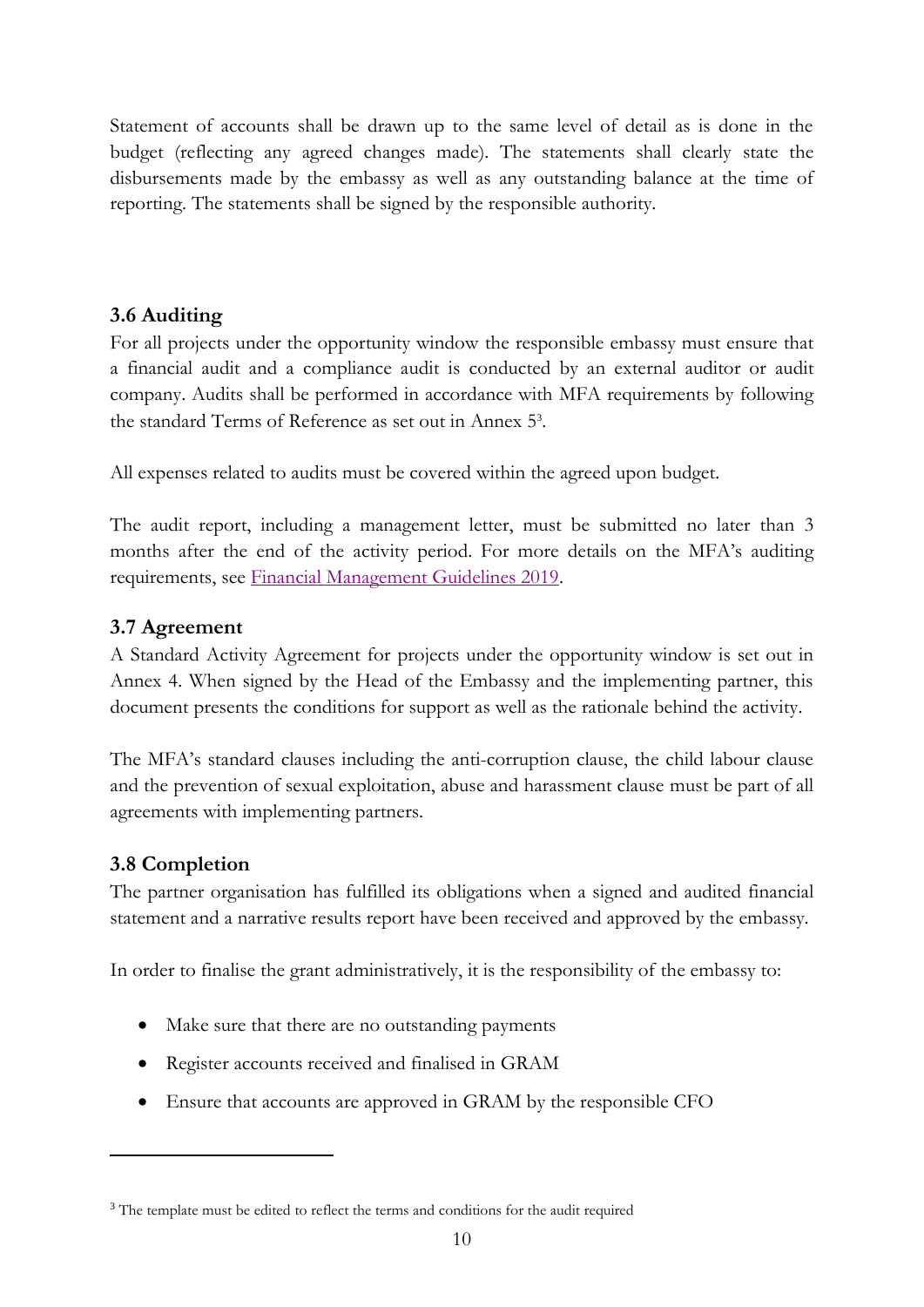- Complete the standard Project Completion Sheet as stipulated in Annex 6
- Ensure that all relevant documentation has been uploaded in F2 and PMI
- Complete the project in PMI by entering a completion date on the grant page and registering the project as 'completed'
- Terminate remaining balance of provision in FMI, if any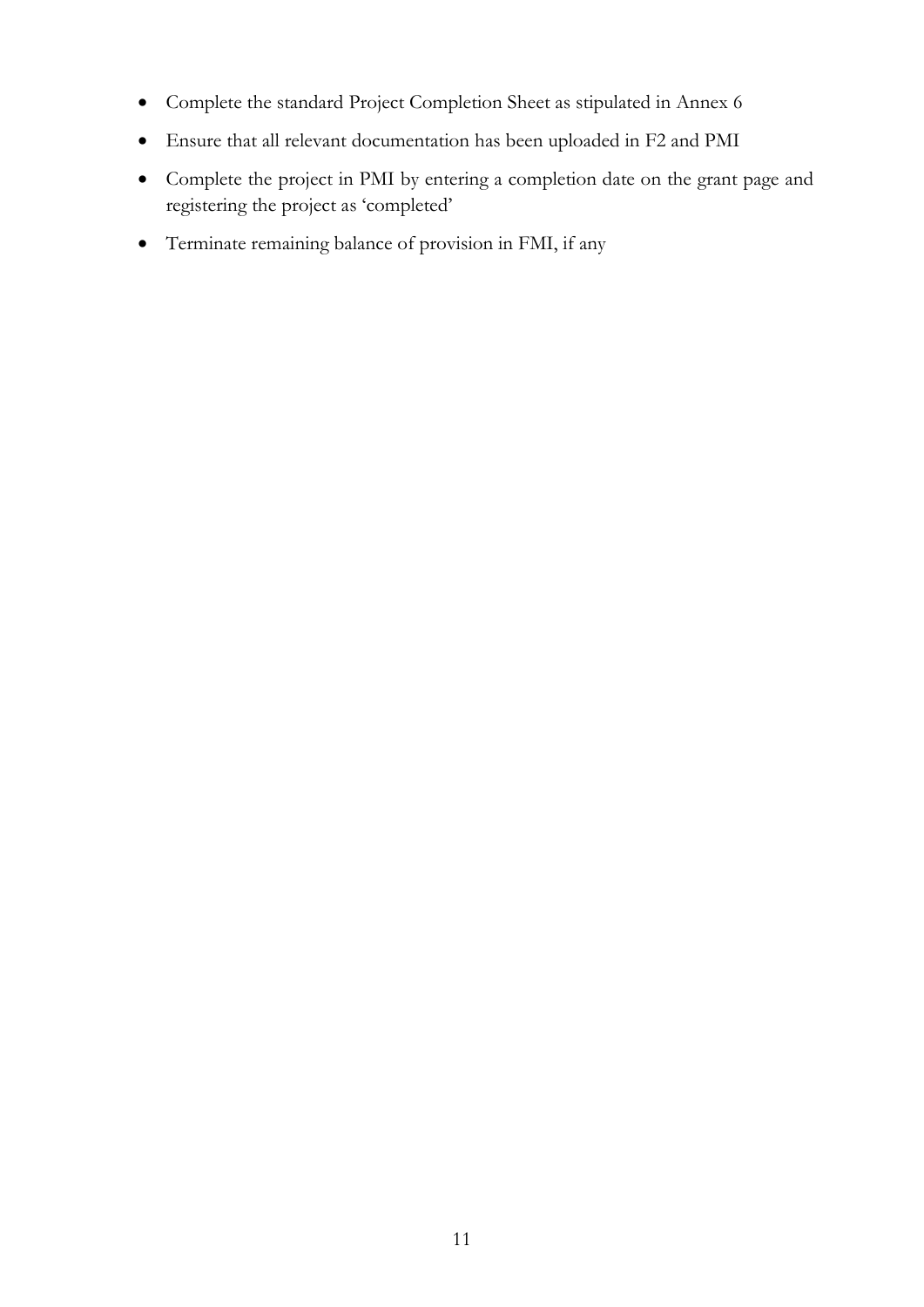## **4. Timeline**

<span id="page-11-0"></span>

Maximum 1 year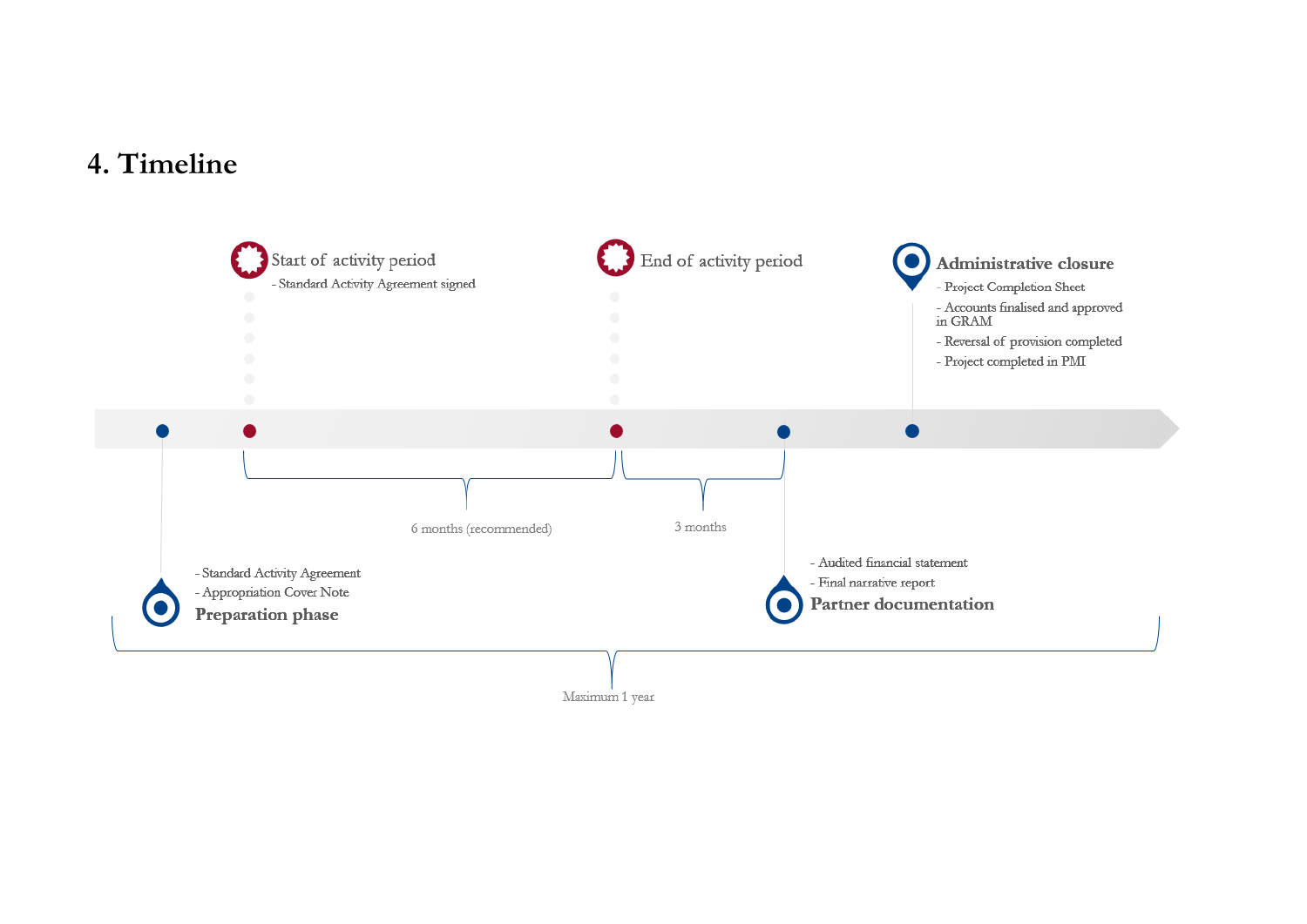# <span id="page-12-0"></span>**INSTRUCTIONS FOR USE OF THE ENGAGEMENT WINDOW**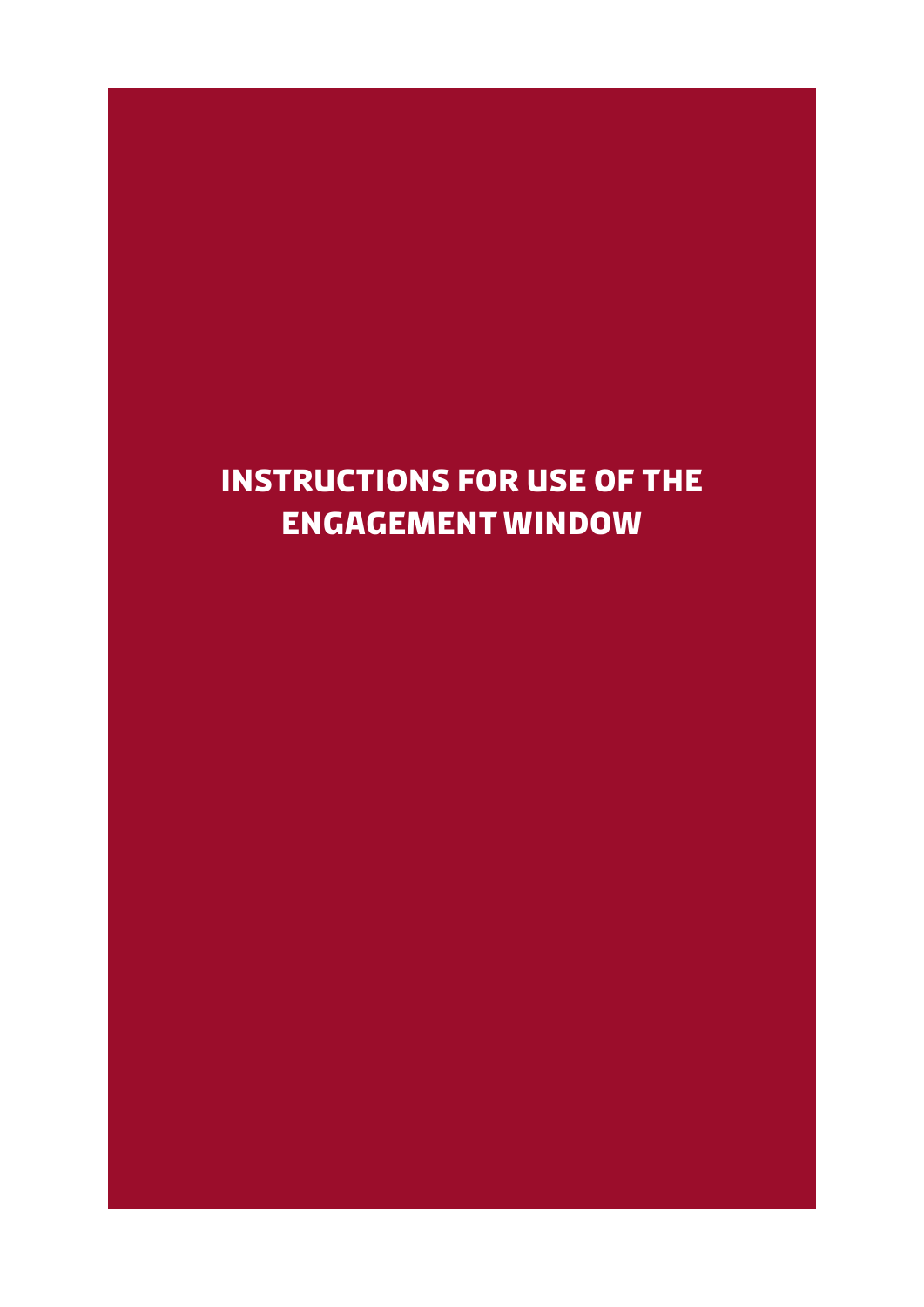## <span id="page-13-0"></span>**5. General Instructions – Engagement Window**

## **5.1 Budget allocations**

Eligible embassies must apply for allocation of funds if they wish to initiate projects under the engagement window. Applying for funds is done through the quarterly adjustments of the finance act frame for development assistance coordinated by APD. Before applying for funds through a frame adjustment, a written application must be submitted to the responsible desk officer in APD. The application should include a short description of the project and a short justification for the support. If approved by APD, the application will move forward as part of the entire frame adjustment. The final decision on the allocation of funds under the frame adjustment is taken by the Minister for Development Cooperation.

Commitments are to be entered in quarter 1, 2 or 3. Commitments can be entered in quarter 4 if approved by APD on a case-by-case basis.

## **5.2 Eligibility**

Eligible embassies with access to funds through the engagement window are at present Danish embassies in Abuja, Hanoi, Mexico City and Pretoria.

#### **5.3 The grants - size, duration and quantity**

Grants must be in DKK. Each grant must have a minimum value of DKK 500.000 and a maximum value of DKK 5 million.

It is recommended that all projects under the engagement window are concluded within 2 years after signing of the activity agreement, including administrative closure (see section 6.8). It is possible to initiate projects that extend beyond the recommended time frame. However, for projects with an activity period of two years or longer, additional reporting requirements apply (see section 6.5 and 6.6).

The embassy is allowed to have a maximum of 6 grants open at the same time under both windows combined.

Embassies are required to maintain a Grant Chart - indicating open projects and a clear timeframe for their 'life span" and closure (see Annex 2). The Grant Chart should be included by the responsible desk officer when the grant is presented to management for approval. The Grant Chart should also be attached to the commitment documentation when the activity is registered in FMI.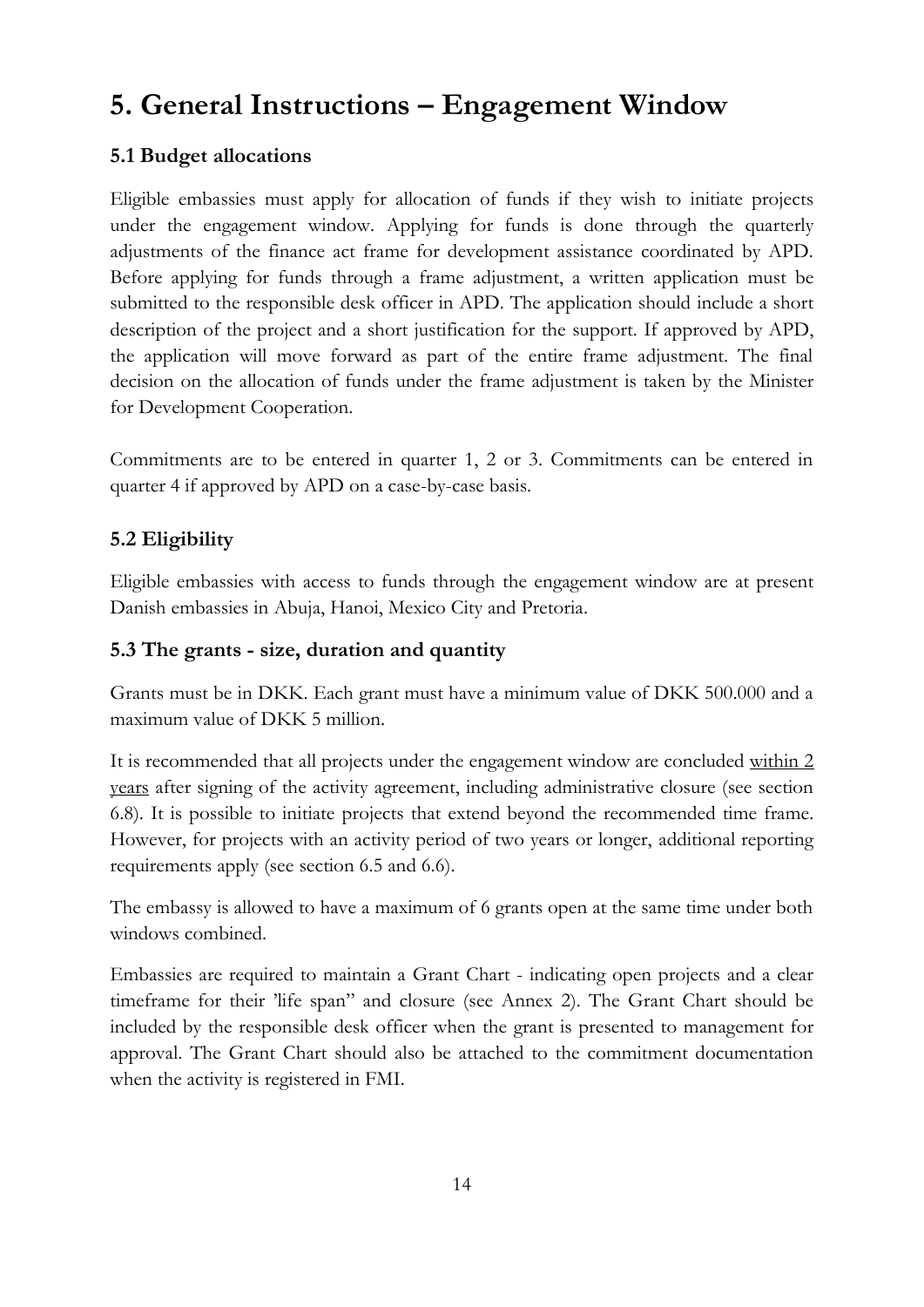## **5.4 Types of Activities**

All activities supported with funds from the engagement window must be eligible for registration as ODA. This means that any supported activity must have, as its main objective, the promotion of economic and social development of the population in the host country.

All activities must support the objectives of the current Strategy for Danish Development The World We Share. It should be clear in all project documentation, including in the application for funds to APD, how each activity contributes to these objectives. Finally, activities should have a strategic character with policy dialogue as an important element. For more information on Danish development priorities and results reporting - please see [Guidelines for Country Strategic Frameworks, Programmes and Projects.](https://amg.um.dk/bilateral-cooperation/guidelines-for-country-strategic-frameworks-programmes-and-projects)

#### **5.5 Partners/beneficiaries**

With priority given to locally anchored partners, embassies can enter into agreements on activities with the following partners:

- **National authorities**, e.g. authorities of national and local governments, as well as semi-governmental bodies, (public universities, public research institutes, public utilities etc.);
- **Local non-profit civil society organisations**, e.g. NGOs, associations, research institutes, foundations, etc. The organisation must be rooted in the host country, i.e. its registered office and activities are in the country. As a general rule, in order to be eligible for support, the organisation should have been in existence for at least one year, articles of association must have been drawn up for the organisation, and its accounts be subject to audit;
- **International Organisations**, e.g. international and multilateral development organisations. Projects may also support organisations that are part of an international alliance provided that the organisation is rooted in the country concerned - for example by having its own board;
- **Danish authorities**, i.e. governmental institutions, including ministries and governmental agencies and semi-governmental bodies (public universities, public health sector institutions, public research institutes, etc.);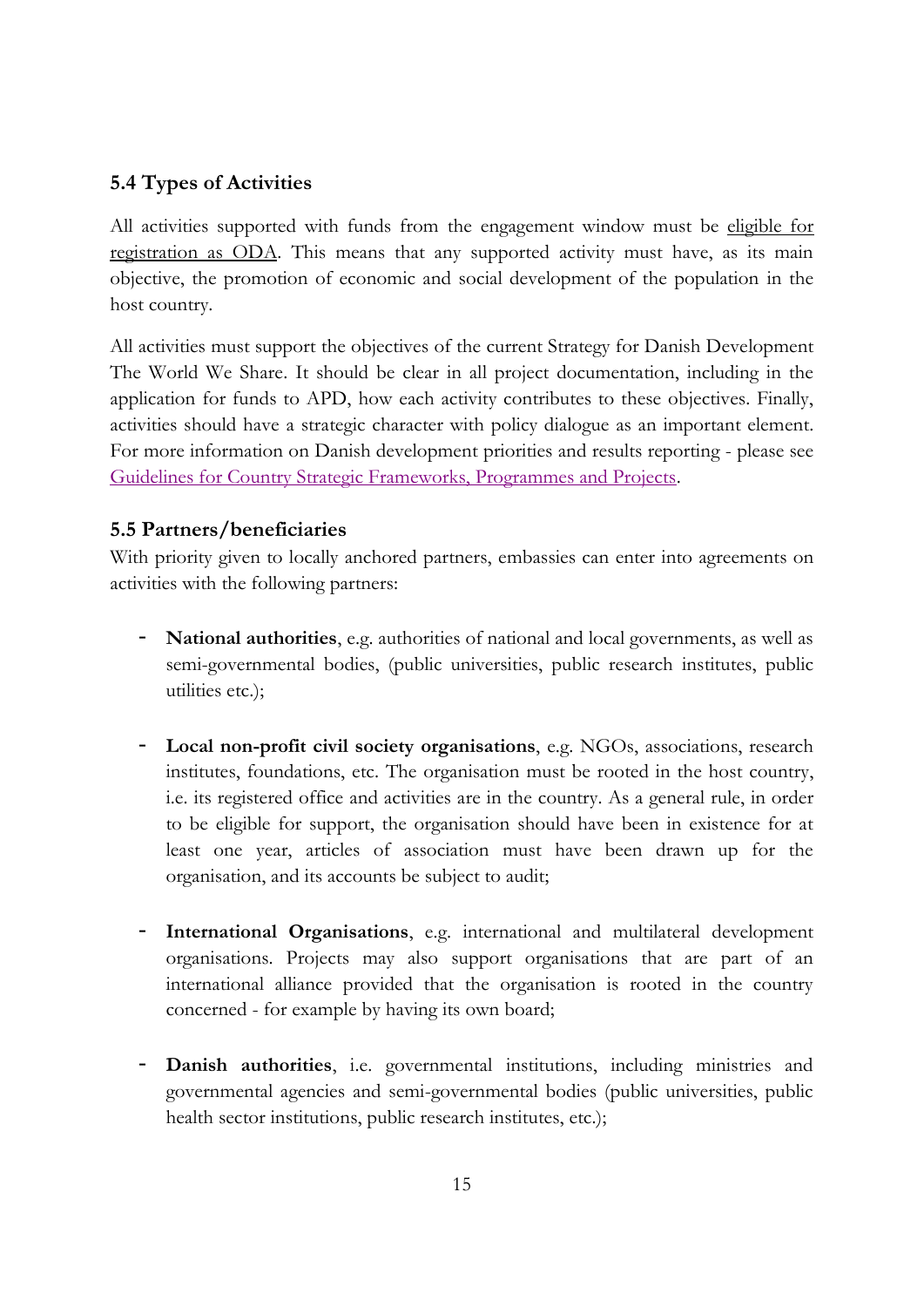The following partners are **not eligible** for support:

- Private companies and individuals.

#### **5.6 General monitoring**

It is the embassies responsibility to ensure proper management of their activities including disbursements and that accounts are received and processed timely.

The embassy must transfer the agreed upon results framework from the Development Engagement Document (see below) into the Results Framework Indicator (RFI) interface - accessible through PMI. The RFI interface should be updated during the activity period to reflect any progress towards agreed upon targets.

## <span id="page-15-0"></span>**6. Administrative Guidelines**

All projects under the engagement window follow the administrative guidelines for preparation, implementation and completion of bilateral projects up to DKK 10 million. For the latest version and for more specific requirements, e.g. for projects implemented through international development organisations or Danish authorities, see Guidelines for Country Strategic Frameworks, Programmes and Projects at [amg.um.dk.](https://amg.um.dk/bilateral-cooperation/guidelines-for-country-strategic-frameworks-programmes-and-projects)

## **6.1 Preparation and appropriation**

The grant approval process follows three steps: formulation  $\rightarrow$  quality assurance  $\rightarrow$ finalisation and appropriation.

The standard Development Engagement Document (DED) for bilateral projects up to DKK 10 million (see Annex 7) serves as the formulation of the project and describes the rationale behind the project activities. The DED can also serve as the required agreement with the implementing partner. If the DED serves as the partner agreement, the DED must be signed by the Head of the Embassy and the implementing partner.

Before the DED is signed by the Head of the Embassy, a third party desk officer at the embassy must complete an internal quality assurance of the project. The quality assurance process must be documented by completing, signing and attaching the Quality Assurance Checklist (see Annex 8) to the Appropriation Cover Note (see below).

Similar to projects initiated under the opportunity window, final approval of projects under the engagement window takes place when the Head of the Embassy approves the Appropriation Cover Note (see Annex 3). At this stage, the required documentation is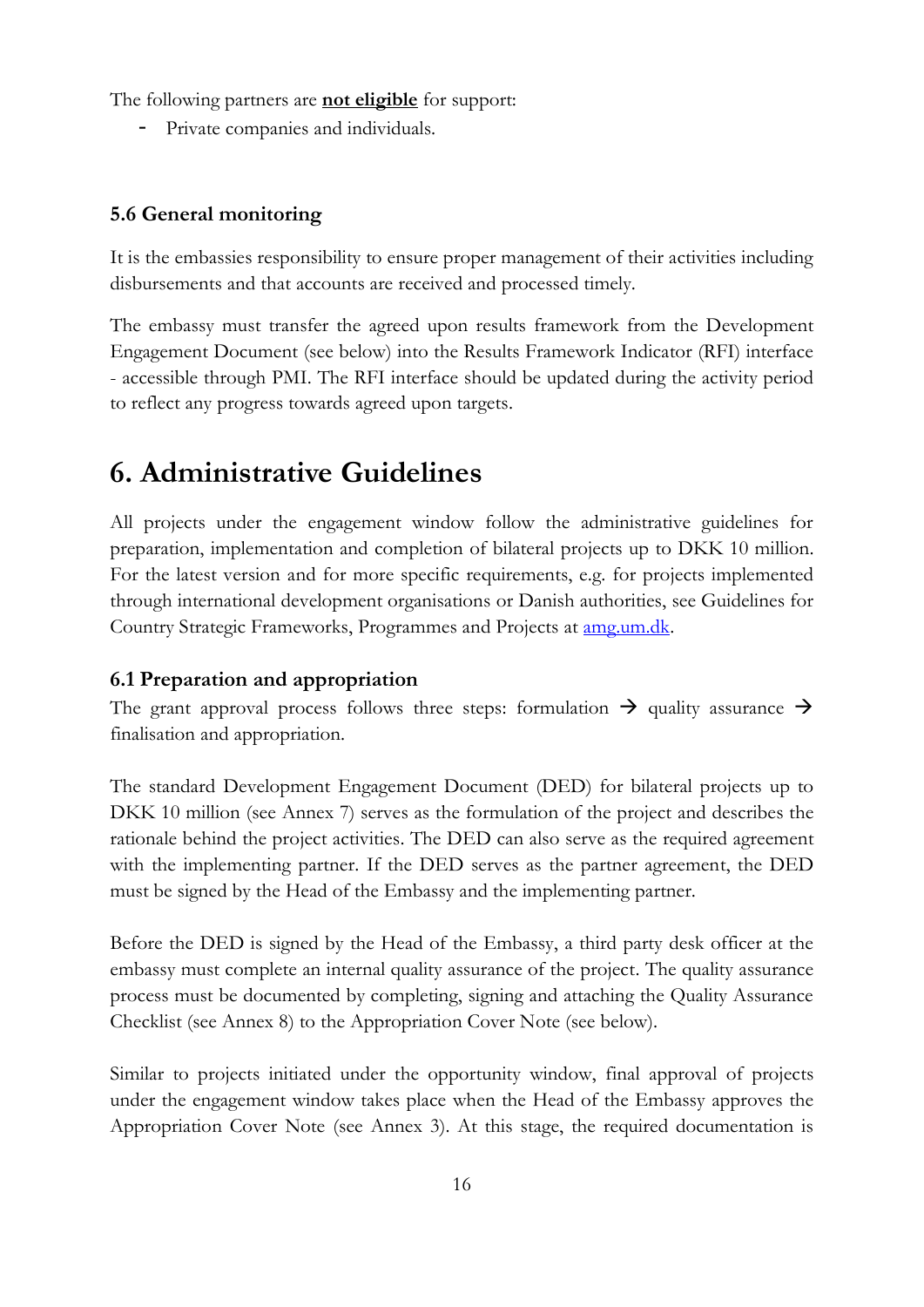comprised of an unsigned version of the DED and a final version of the Appropriation Cover Note with the completed Quality Assurance Checklist attached.

Final approval of the Appropriation Cover Note must take place in an F2 approval flow from the responsible desk officer to the Head of the Embassy. The precondition for creating a grant in PMI is that a final PDF of the approved Appropriation Cover Note is uploaded under documents in PMI.

All relevant communication and documentation must be filed by the embassies in F2 and relevant documents should be uploaded in PMI.

## **6.2 Justification for choice of partner**

It is the responsibility of the embassy to provide sound justification for their choice of partner. When appropriate, embassies must complete a limited, restricted or open call for proposals. FRU can provide an overview of processes by which grantees may be selected, including a list of factors that can influence the decision to limit the pool of potential grantees.

Justification for choice of partner is documented in the Appropriation Cover Note (see Annex 3) and evaluated in the Quality Assurance Checklist (see Annex 8).

## **6.3 Registration in FMI**

Each embassy is responsible for registering their engagements in FMI. This includes undertaking the following steps:

- creation of commitment and disbursement budget
- linking the budget in FMI to the grant in PMI
- registration of commitment (based on the activity agreement)
- creating the partner as a creditor (and as organisation in case of advance payments)
- creating a new job ID

More information about FMI can be found in the [FMI Guides.](https://umbrella/Services/Development_Cooperation/FMI_Guides/Pages/default.aspx)

#### **6.4 Disbursement in FMI**

Disbursements to implementing partners should not cover more than 6 months of planned spending. Disbursements are initiated as a bank transfer (central payment) in FMI following a written request from the implementing partner, including bank details. For all disbursements, the implementing partner must return a letter or email acknowledging receipt of funds.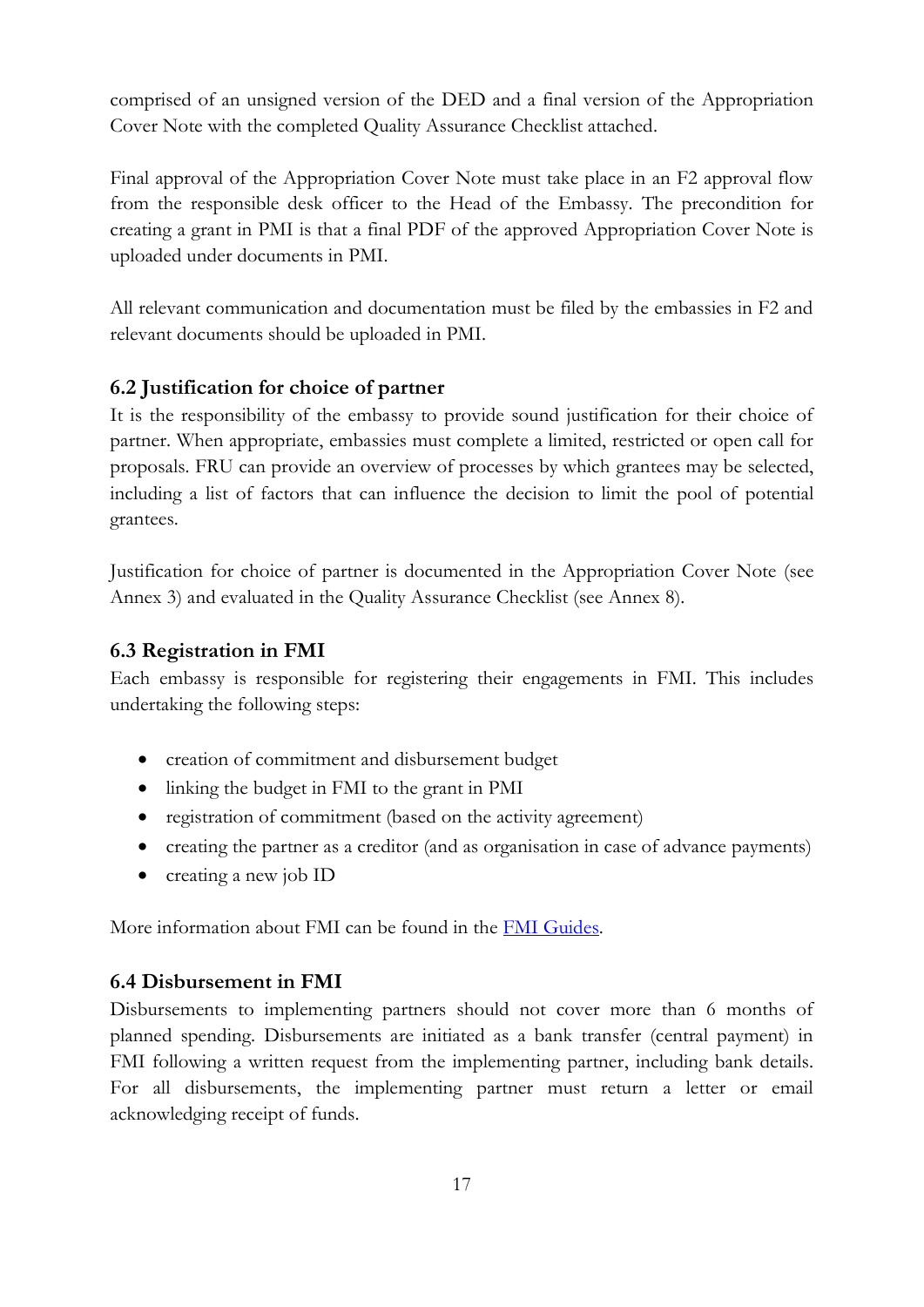Payments made in advance must be registered using standard specification 62. Any balance at the end of a project will be disbursed only after the receipt and approval of a final, audited financial statement, also using standard specification 62.

#### **6.5 Narrative and financial reporting**

Statement of accounts shall be submitted to the embassy every 6 months and is required as an attachment to any written request for advance payments following the first disbursement. A final, audited statement of accounts (covering the entire project period) shall be submitted no later than 3 months after the end of the activity period.

Statement of accounts shall be drawn up to the same level of detail as is done in the budget (reflecting any agreed changes made). The statements shall clearly state the disbursements made by the embassy as well as the outstanding balance at the time of reporting. The statements shall be signed by the responsible authority and shall include a bank statement and a bank reconciliation.

A final narrative results report covering all activities supported as part of the project shall be submitted to the embassy no later than 3 months after the end of the activity period. For projects with an activity period of two years or longer, annual narrative progress reports covering 12 months of implementation must be submitted to the embassy.

#### **6.6 Auditing**

For all projects under the engagement window, the responsible embassy must ensure that a financial audit and a compliance audit is conducted by an external auditor or audit company. Audits shall be performed in accordance with MFA requirements by following the standard Terms of Reference for auditing as set out in Annex 5. The embassy should also assess if a performance audit is relevant in addition to the financial audit and the compliance audit.

For projects with an activity period of two years or longer, annual audits covering 12 months of implementation must be submitted to the embassy.

All expenses related to audits must be covered within the agreed upon budget.

The audit report, including a management letter, must be submitted no later than 3 months after the end of the activity period. For more details on the MFA's auditing requirements, see [Financial Management Guidelines 2019.](https://amg.um.dk/bilateral-cooperation/financial-management)

## **6.7 Agreement**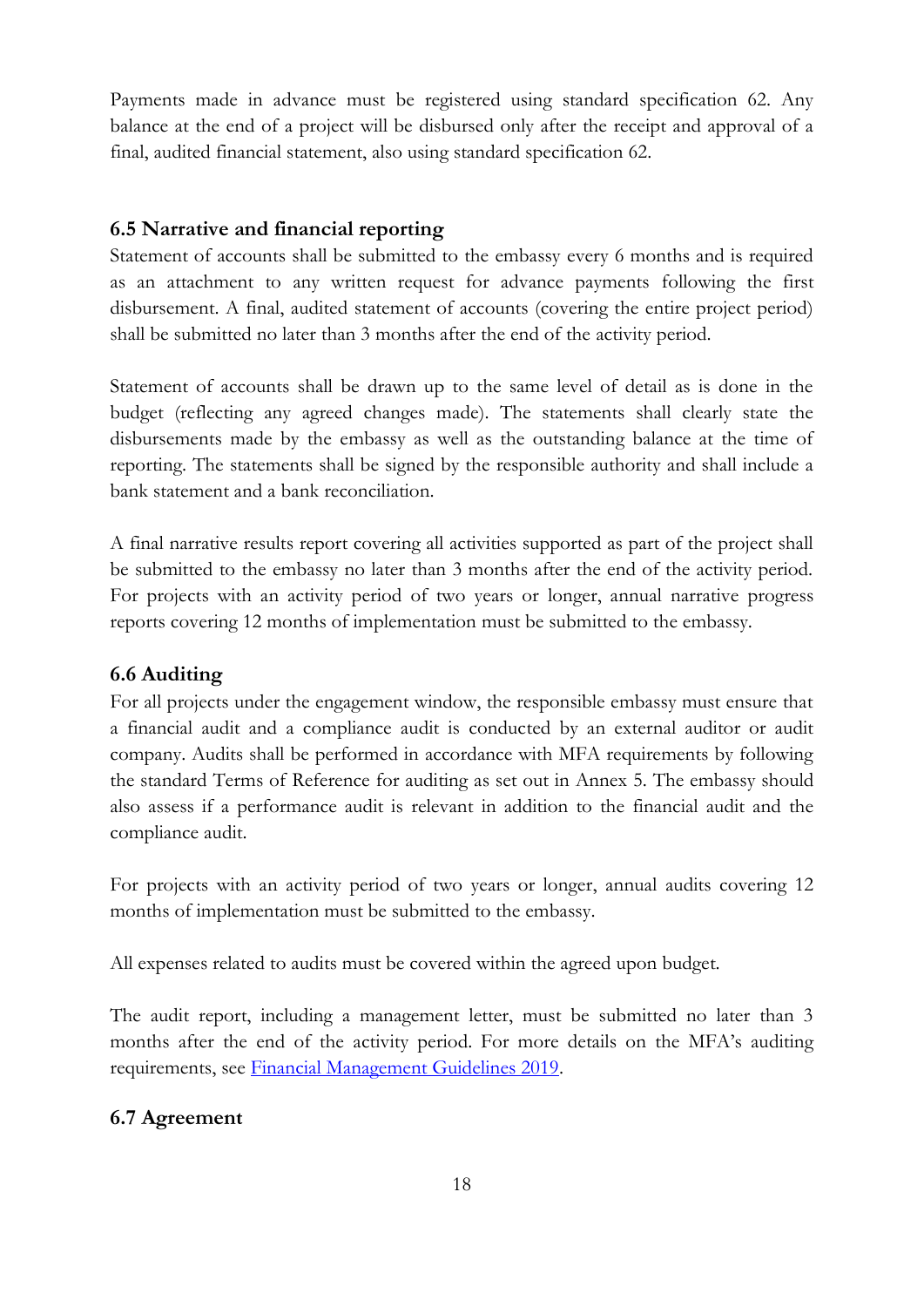The Development Engagement Document for projects under the engagement window is set out in Annex 7. When signed by the Head of the Embassy and the implementing partner, this document presents the conditions for support as well as the rationale behind the activity.

The embassy, together with an implementing partner, may choose to use another template for the partner agreement than the DED. In that case, the partner agreement must live up to the conditions for support described in the DED, in the Guidelines for Country Strategic Frameworks, Programmes and Projects and in the Financial Management Guidelines - all available at [www.amg.um.dk.](https://amg.um.dk/en/) Furthermore, the DED must be attached and referenced as an annex to the partner agreement chosen.

The MFA's standard clauses, including the anti-corruption clause, the child labour clause and the prevention of sexual exploitation, abuse and harassment clause must be part of all activity agreements with implementing partners.

## **6.8 Completion**

The partner organisation has fulfilled its obligations when a signed and audited financial statement and a final narrative results report have been received and approved by the embassy.

In order to finalise the grant administratively, it is the responsibility of the embassy to:

- Ensure that there are no outstanding payments
- Register the accounts received and finalised in GRAM
- Ensure that accounts are approved by the responsible CFO
- Ensure that the Results Framework Indicators (RFI) have been updated in PMI to reflect progress throughout the activity period and final results achieved
- Complete the Final Results Report as stipulated in Annex 9
- Ensure that all relevant documentation has been uploaded in F2 and PMI
- Complete the project in PMI by entering a completion date on the grant page and registering the project as 'completed'
- Terminate remaining balance of provision in FMI, if any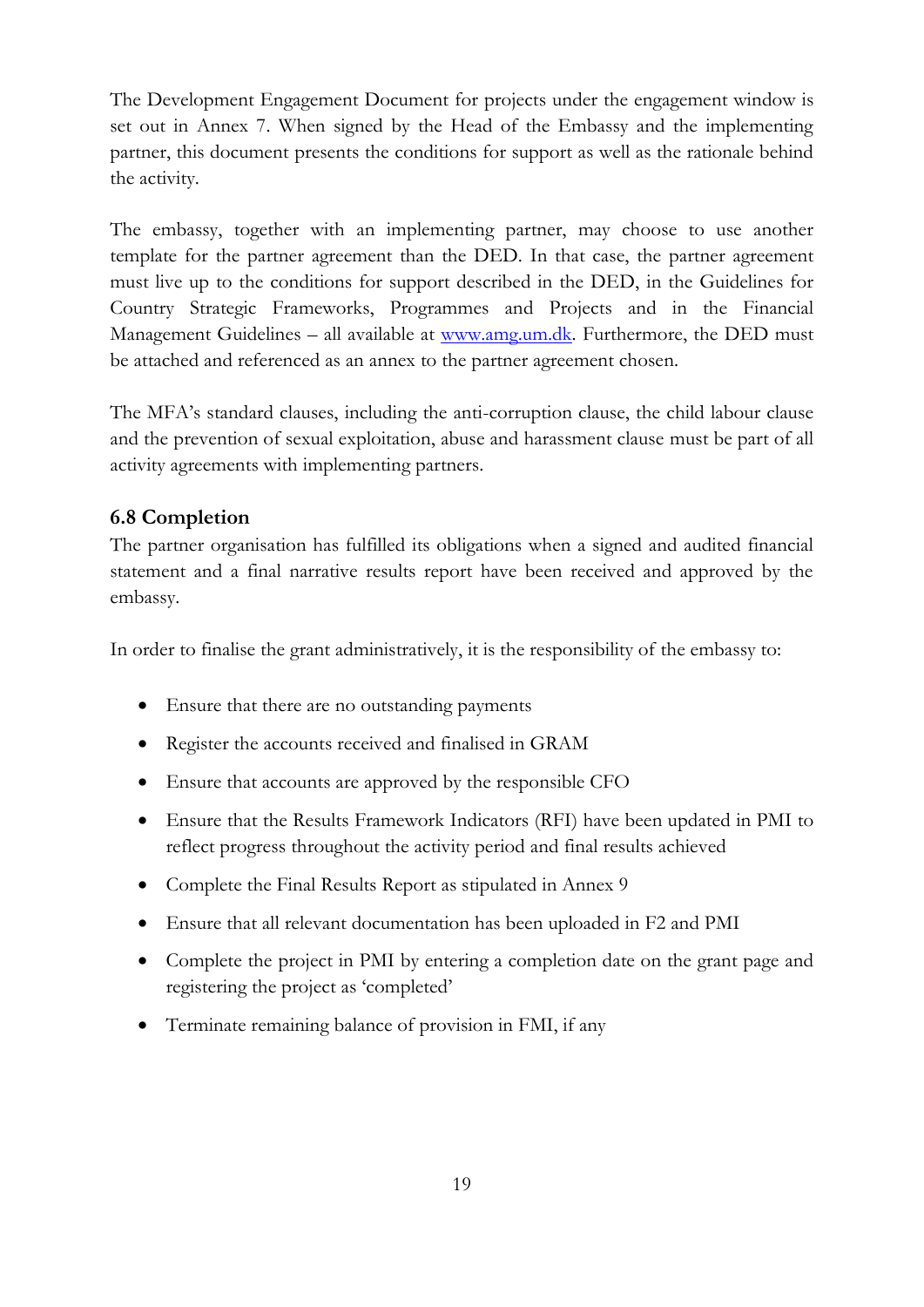## **7. Timeline**

<span id="page-19-0"></span>

Maximum 2 years (recommended)